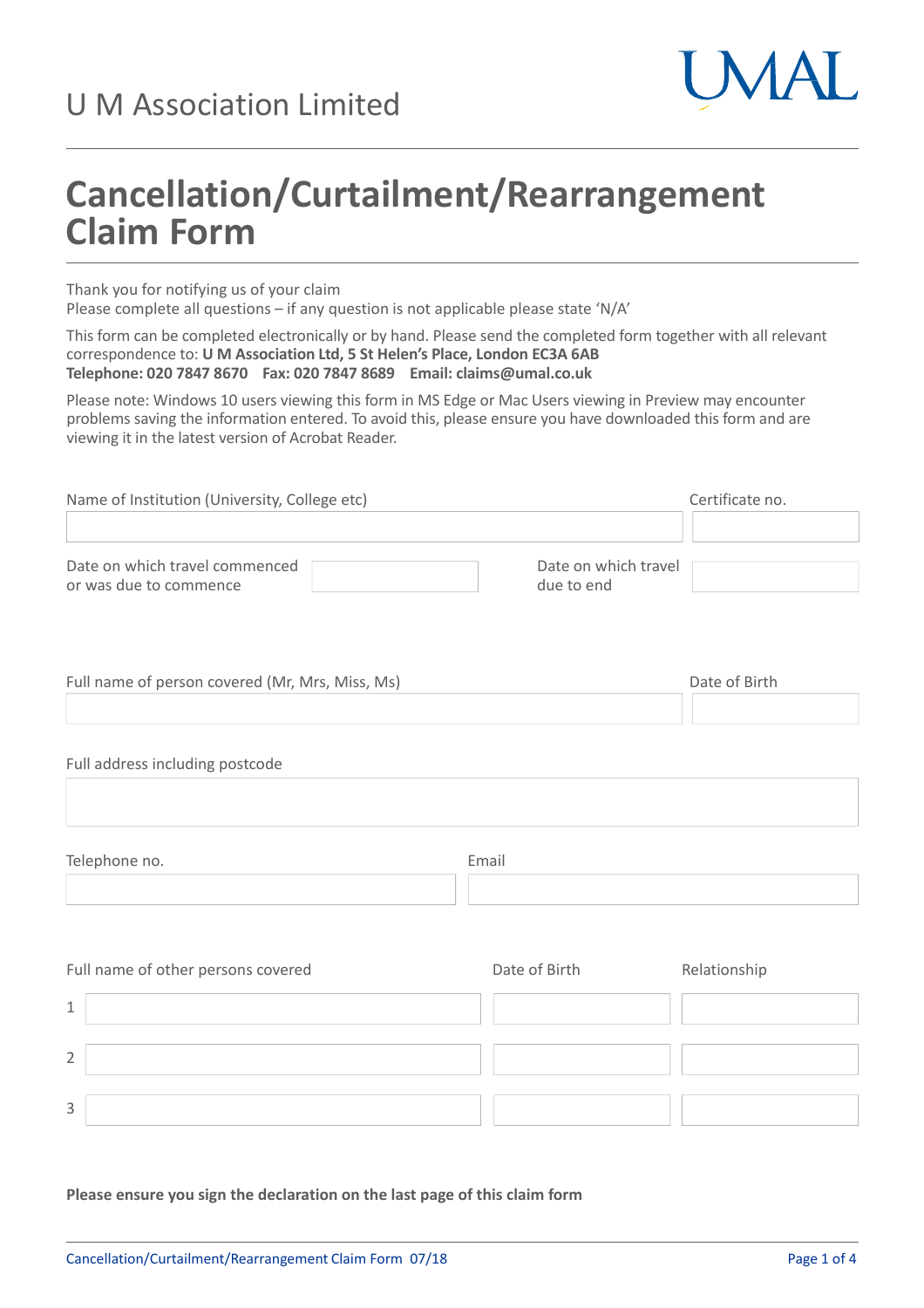#### **U M Association Limited**

| <b>Travel Details</b>                       |                                                |                                                                                      |            |    |
|---------------------------------------------|------------------------------------------------|--------------------------------------------------------------------------------------|------------|----|
| <b>Business</b><br>Type of travel:          |                                                | Placement<br>Internship<br>Holiday                                                   |            |    |
|                                             |                                                | Please give the reason for the cancellation/curtailment/rearrangement of the journey |            |    |
|                                             |                                                |                                                                                      |            |    |
|                                             |                                                |                                                                                      |            |    |
|                                             |                                                |                                                                                      |            |    |
| Please state the scheduled times of travel: |                                                |                                                                                      |            |    |
| Outward date                                |                                                | Return date                                                                          |            |    |
| Date journey booked                         | Date of cancellation/curtailment/rearrangement |                                                                                      |            |    |
|                                             |                                                | Please provide a copy of your original itinerary/travel documents                    |            |    |
|                                             |                                                |                                                                                      |            |    |
|                                             |                                                | If the cancellation/curtailment was due to illness or injury, please state:          |            |    |
| Name of sick/injured person<br>a)           |                                                |                                                                                      | Age        |    |
| b)                                          |                                                | The exact nature of illness/injury and the commencement date                         |            |    |
|                                             |                                                |                                                                                      |            |    |
|                                             |                                                |                                                                                      |            |    |
|                                             |                                                |                                                                                      |            |    |
| C)                                          |                                                | Has the person concerned previously suffered the same or a similar complaint?        | <b>YES</b> | NO |
|                                             |                                                |                                                                                      |            |    |
| If 'YES', please give the relevant dates    |                                                |                                                                                      |            |    |

#### At own cost, please provide medical evidence from the attending doctor or please ask the attending doctor to **complete the following:**

| Nature of complaint preventing travel                                    |                         |
|--------------------------------------------------------------------------|-------------------------|
|                                                                          | <b>Validation Stamp</b> |
|                                                                          |                         |
|                                                                          |                         |
| Date treatment sought                                                    |                         |
| Was cancellation of the journey medically necessary? YES<br>NO <b>NO</b> |                         |
| Signature                                                                | Date                    |
|                                                                          |                         |

If journey was **cancelled**, please give details of expenditure incurred:

Total amount paid **Total amount refunded COLLEGY Amount to be claimed** 

**Please provide a cancellation invoice together with your travel documents from your tour operator, transporter carrier or accommodation agent.**

If journey was **curtailed/rearranged**, please provide details of additional travel and sundry expenses including how these were incurred.

**Receipts need to be enclosed for ALL these charges.**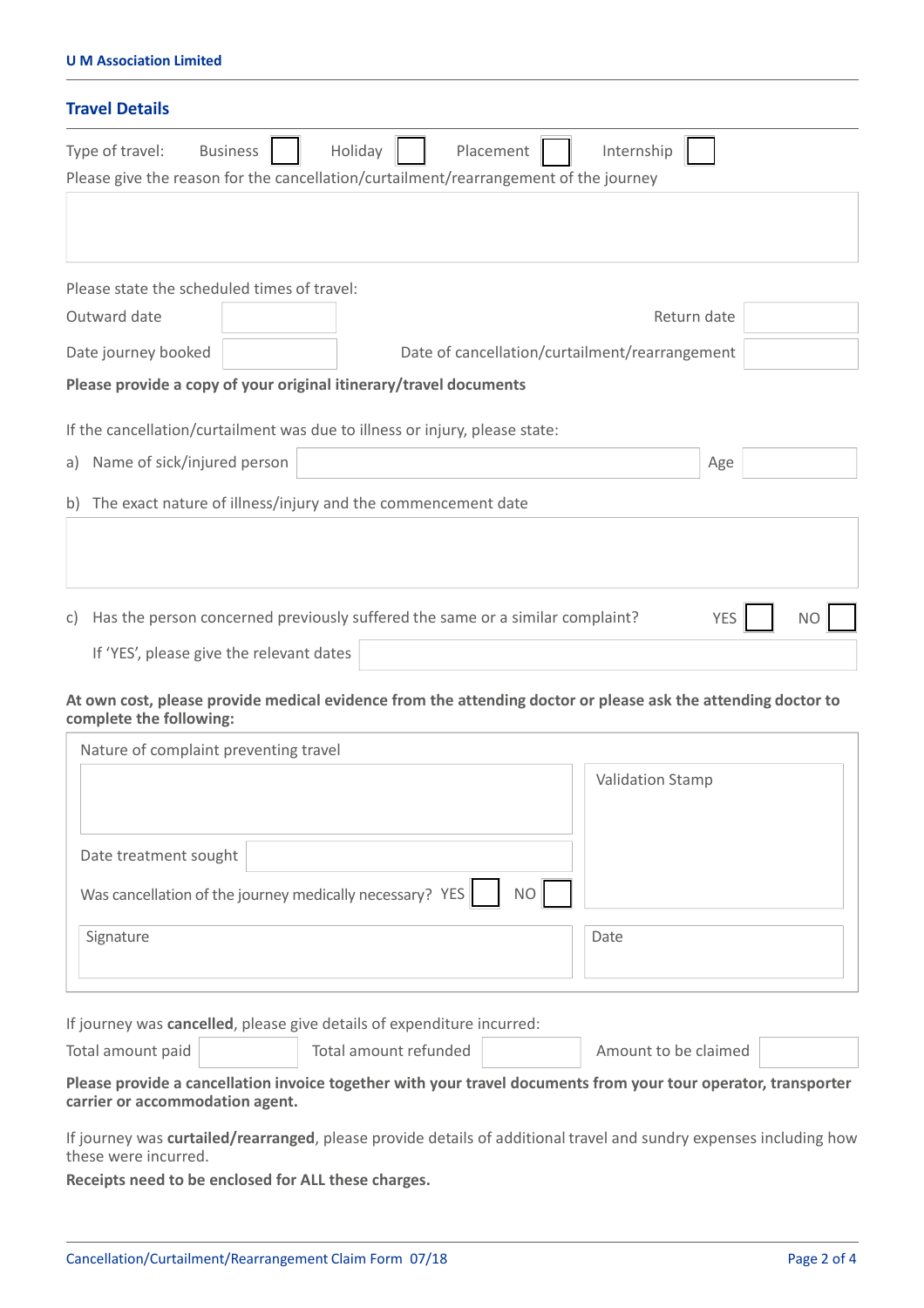#### **Details of Expense**

**All accounts bills, receipts, medical certificates, booking invoices, any correspondence and any other documents relative to this claim should be forwarded to the company**

| Claimant name | Date | Nature of expense | Currency<br>of expense | Amount paid | Refund<br>received |
|---------------|------|-------------------|------------------------|-------------|--------------------|
|               |      |                   |                        |             |                    |
|               |      |                   |                        |             |                    |
|               |      |                   |                        |             |                    |
|               |      |                   |                        |             |                    |
|               |      |                   |                        |             |                    |
|               |      |                   |                        |             |                    |
|               |      |                   |                        |             |                    |
|               |      |                   |                        |             |                    |
|               |      |                   |                        |             |                    |
|               |      |                   |                        |             |                    |
|               |      |                   |                        |             |                    |
|               |      |                   |                        |             |                    |
|               |      |                   | Total £                |             |                    |

**Please ensure you provide original receipts/invoices for all expenditure**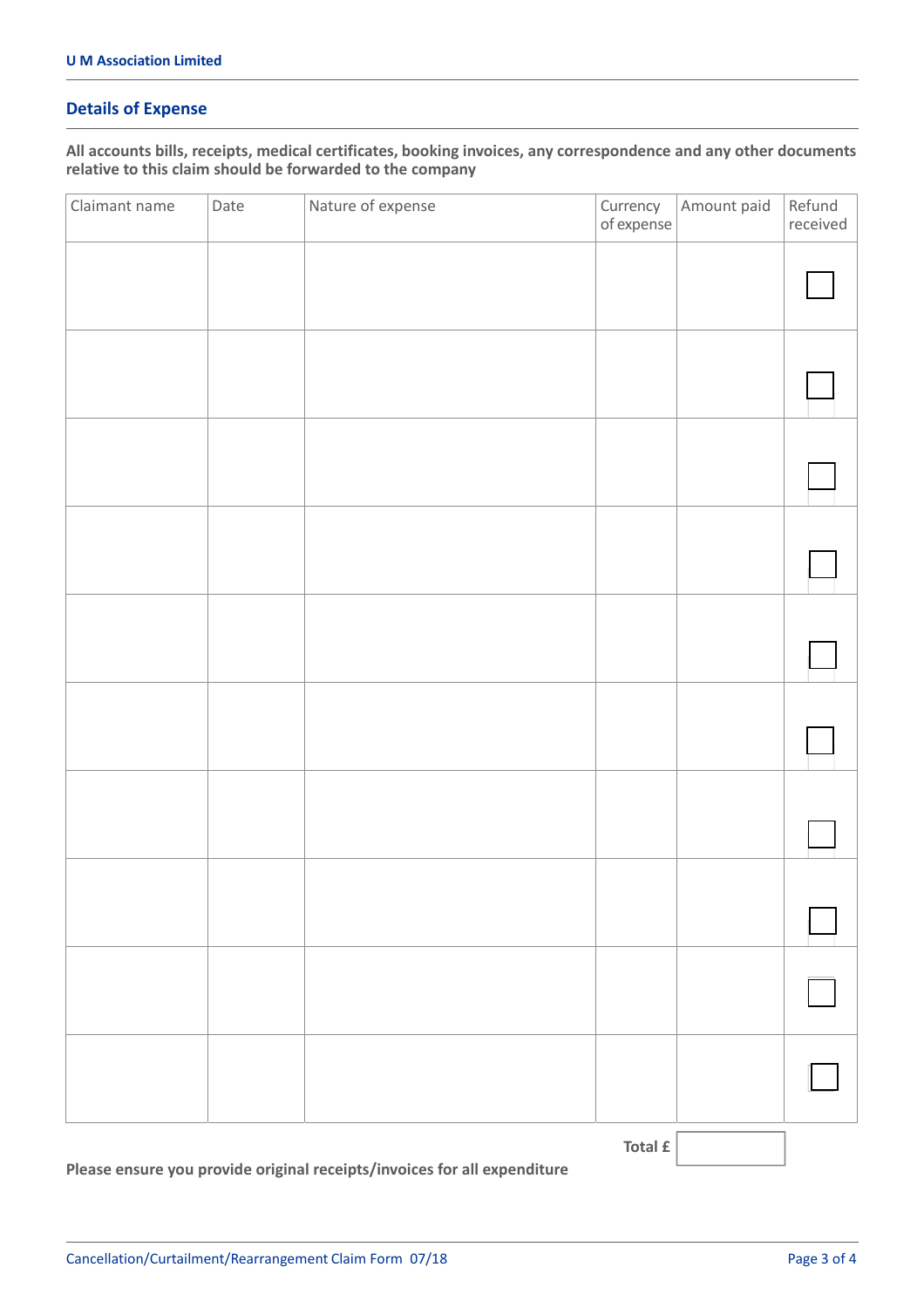### **Access To Medical Reports Act 1988**

Before a doctor can give a medical report on this claim form, which is a requirement of this claim, the **person covered must give their consent**.

Before giving consent, they should be aware of their rights under the Act which are summarised as follows:

- 1. They may withhold their consent.
- 2. They may see the report before it is sent to us within 21 days from the date of this report.
- 3. They may ask to see the report for up to six months after the report is completed.
- 4. They may ask the doctor to amend any part of the report, which they consider to be incorrect or misleading. If the doctor does not agree with this request the person covered may attach their comments to this report.

NB The doctor may withhold all or part of this report from the person covered if he considers that they may be physically or mentally harmed by it.

#### **Patient Declaration**

Having been made aware of my statutory rights under the Access to Medical Reports Act 1988 in connection with my claim

- 1. I hereby consent to UMAL seeking medical information from any doctor who at the time has attended me concerning conditions which affect my physical or mental health.
- 2. Please tick the appropriate box

I **DO** wish to see the report before it is sent to UMAL

I **DO NOT** wish to see the report before it is sent to UMAL

3. I authorise such doctor to disclose such information to UMAL.

4. I agree that a copy of this consent shall have the validity of the original.

5. I agree that any information obtained by UMAL may also be shared, in confidence, with Tokio Marine Kiln Group Ltd.

| Signature | Date |
|-----------|------|
|           |      |
|           |      |
|           |      |

We have updated our [Privacy](https://umal.co.uk/privacy-policy/) Policy, to ensure that we continue to handle your data fairly and lawfully, in accordance with the General Data Protection Regulation that came into force on 25 May 2018.

You can review the updated Privacy Policy on our website at www.umal.co.uk.

The Privacy Policy includes information and guidance, such as:

- How we collect, use and store your personal data;
- Your rights in connection with our collection, use and storage of your personal information;
- The circumstances under which we may be obliged to share your personal data with third parties.

By signing this form, you are consenting to the terms of our Privacy Policy.

If you have any questions about our Privacy Policy, you can contact the Data Protection Officer on 020‐7847 8670, or by email to DPO@umal.co.uk, or by writing to the Data Protection Officer at 5 St Helen's Place, London EC3A 6AB."